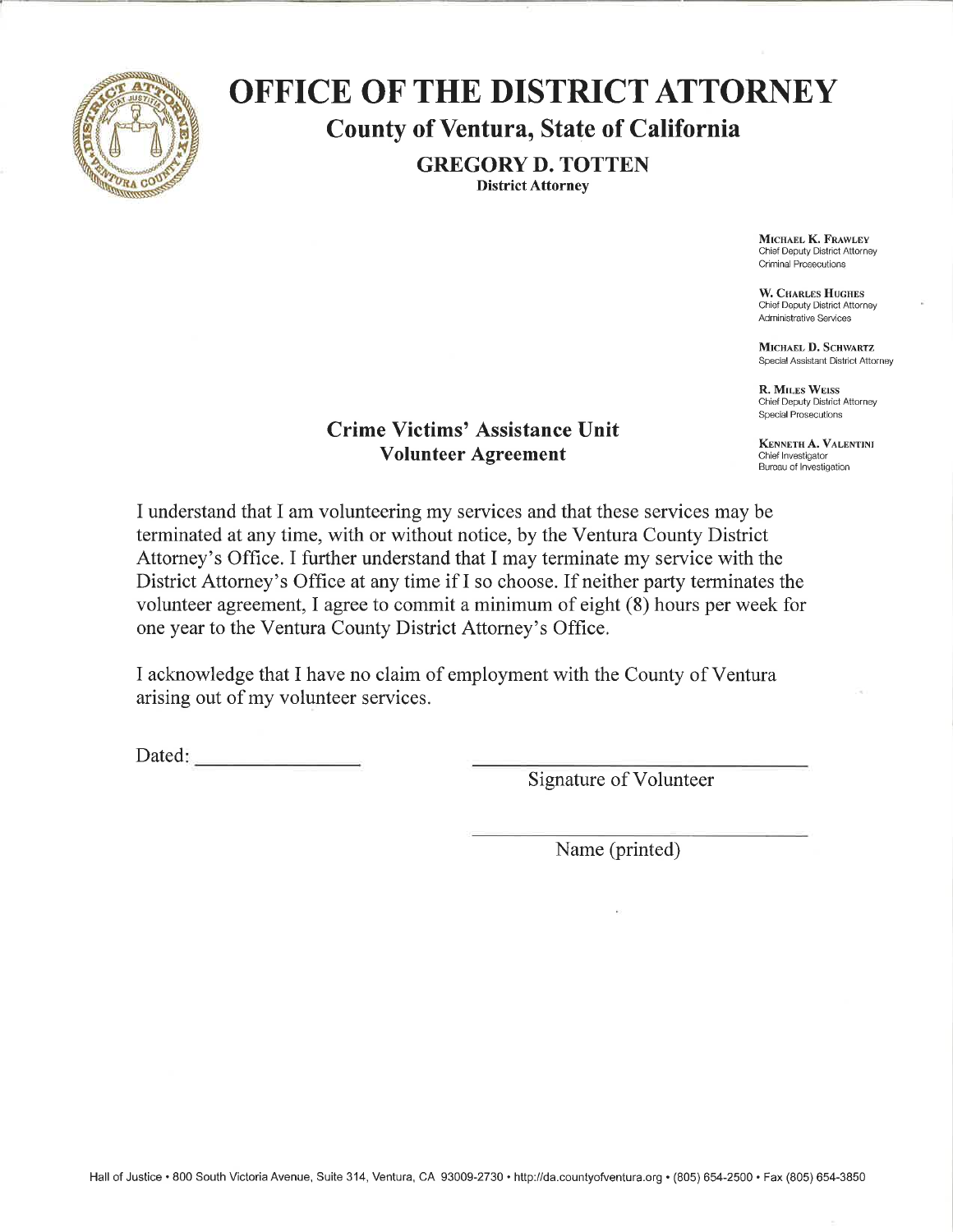

## **OFFICE OF THE DISTRICT ATTORNEY**

**County of Ventura, State of California GREGORY D. TOTTEN, District Attorney 800 South Victoria Avenue Ventura, CA 93009 (805) 654-2500**

## **CRIME VICTIMS' ASSISTANCE UNIT VOLUNTEER INFORMATION**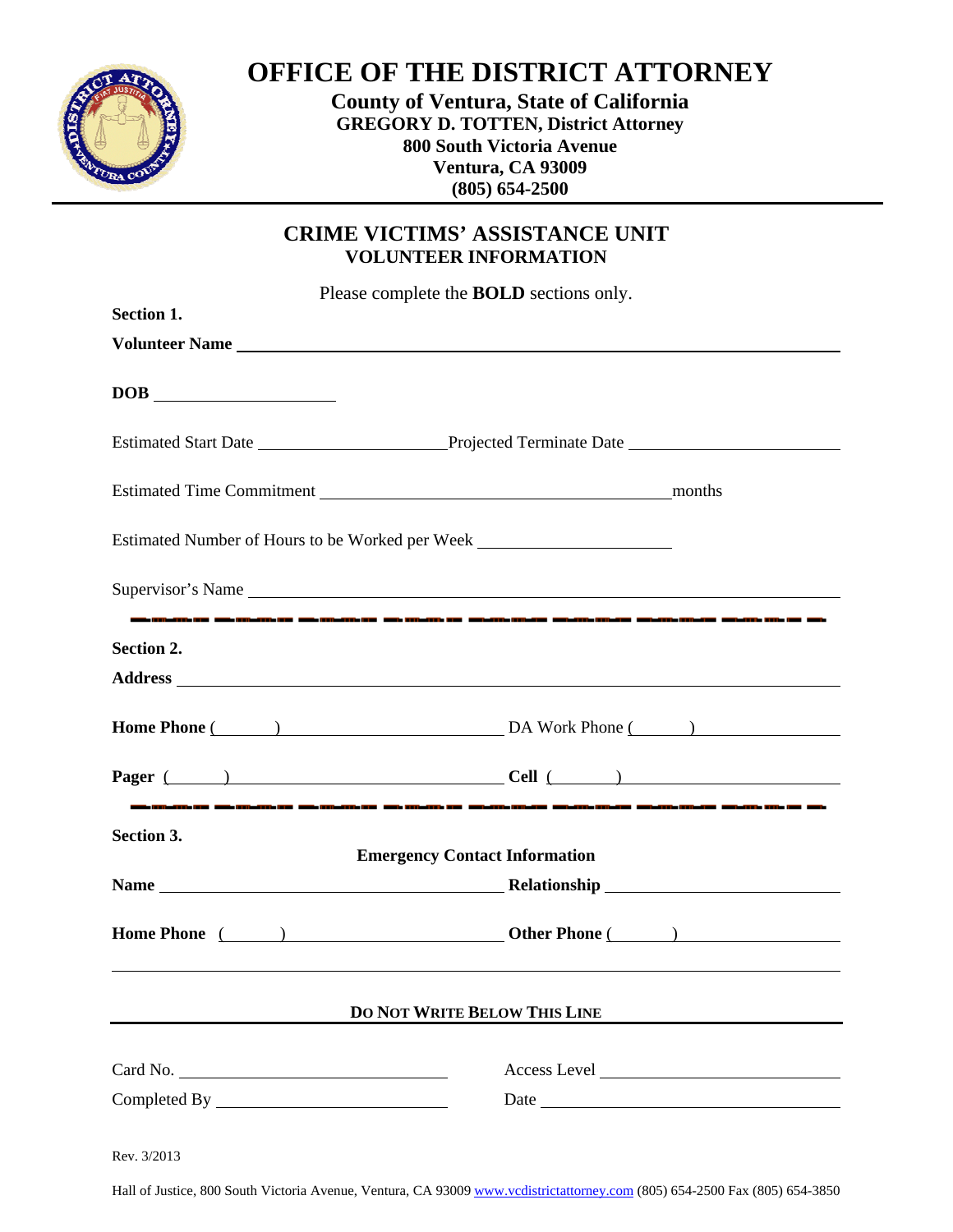

**OFFICE OF THE DISTRICT ATTORNEY** 

**County of Ventura, State of California GREGORY D. TOTTEN, District Attorney 800 South Victoria Avenue Ventura, CA 93009 (805) 654-2500**

## **CRIME VICTIMS' ASSISTANCE UNIT VOLUNTEER APPLICATION**

*(Please print or type)* 

| Name:                                               |                    | Date:            |  |  |  |
|-----------------------------------------------------|--------------------|------------------|--|--|--|
|                                                     |                    |                  |  |  |  |
| <b>Street Address:</b>                              |                    |                  |  |  |  |
|                                                     |                    |                  |  |  |  |
| City:                                               | State:             | <b>Zip Code:</b> |  |  |  |
|                                                     |                    |                  |  |  |  |
| <b>Home Phone:</b>                                  | <b>Work Phone:</b> |                  |  |  |  |
|                                                     |                    |                  |  |  |  |
| <b>Cell Phone:</b>                                  | <b>E-Mail:</b>     |                  |  |  |  |
| <b>Emergency Contact Name and Telephone Number:</b> |                    |                  |  |  |  |
|                                                     |                    |                  |  |  |  |
|                                                     |                    |                  |  |  |  |
|                                                     |                    |                  |  |  |  |

#### **Please list your past employment (include volunteer experience)**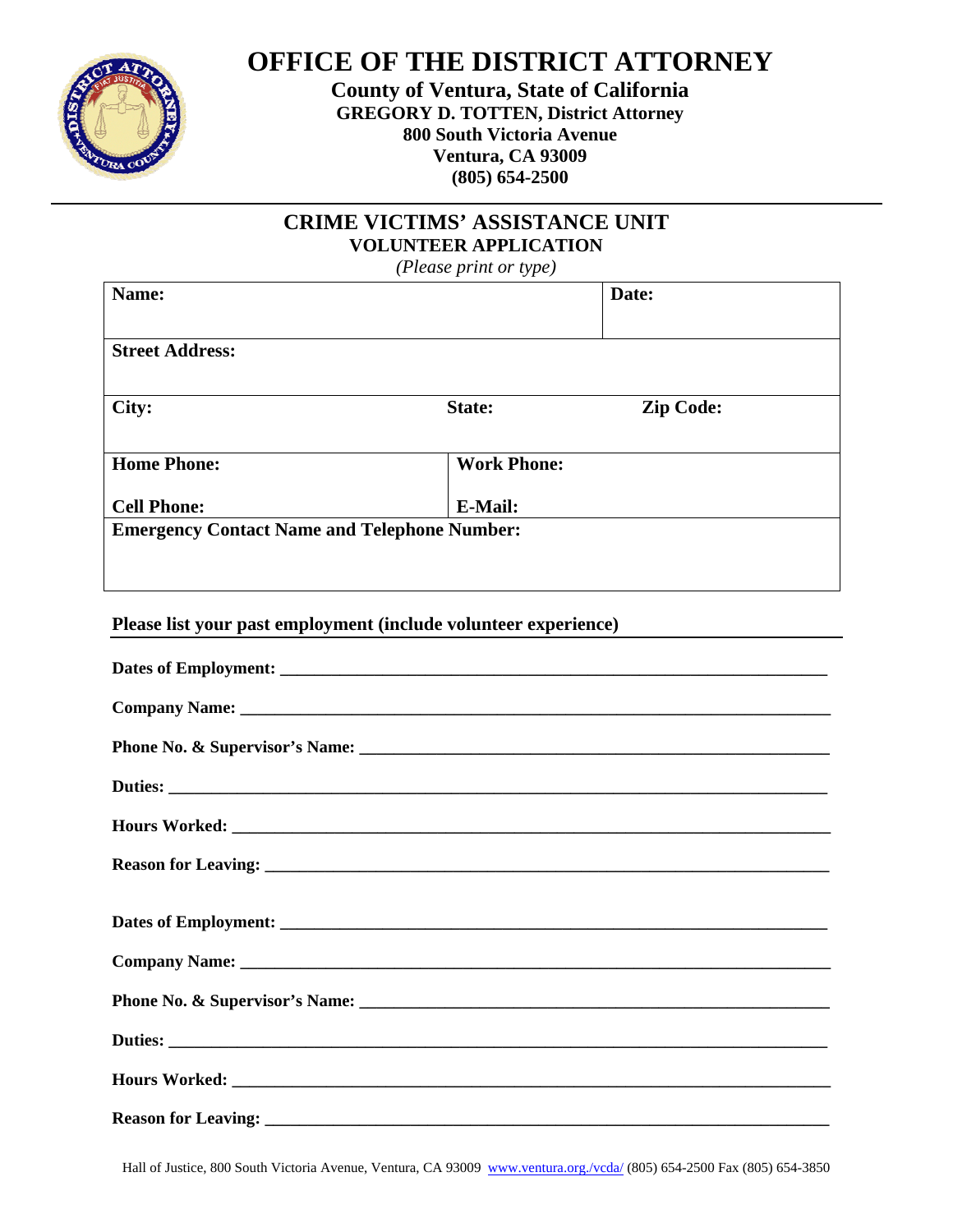| <b>Education/Special Training</b> |
|-----------------------------------|
|                                   |
|                                   |
|                                   |
|                                   |
|                                   |
|                                   |
|                                   |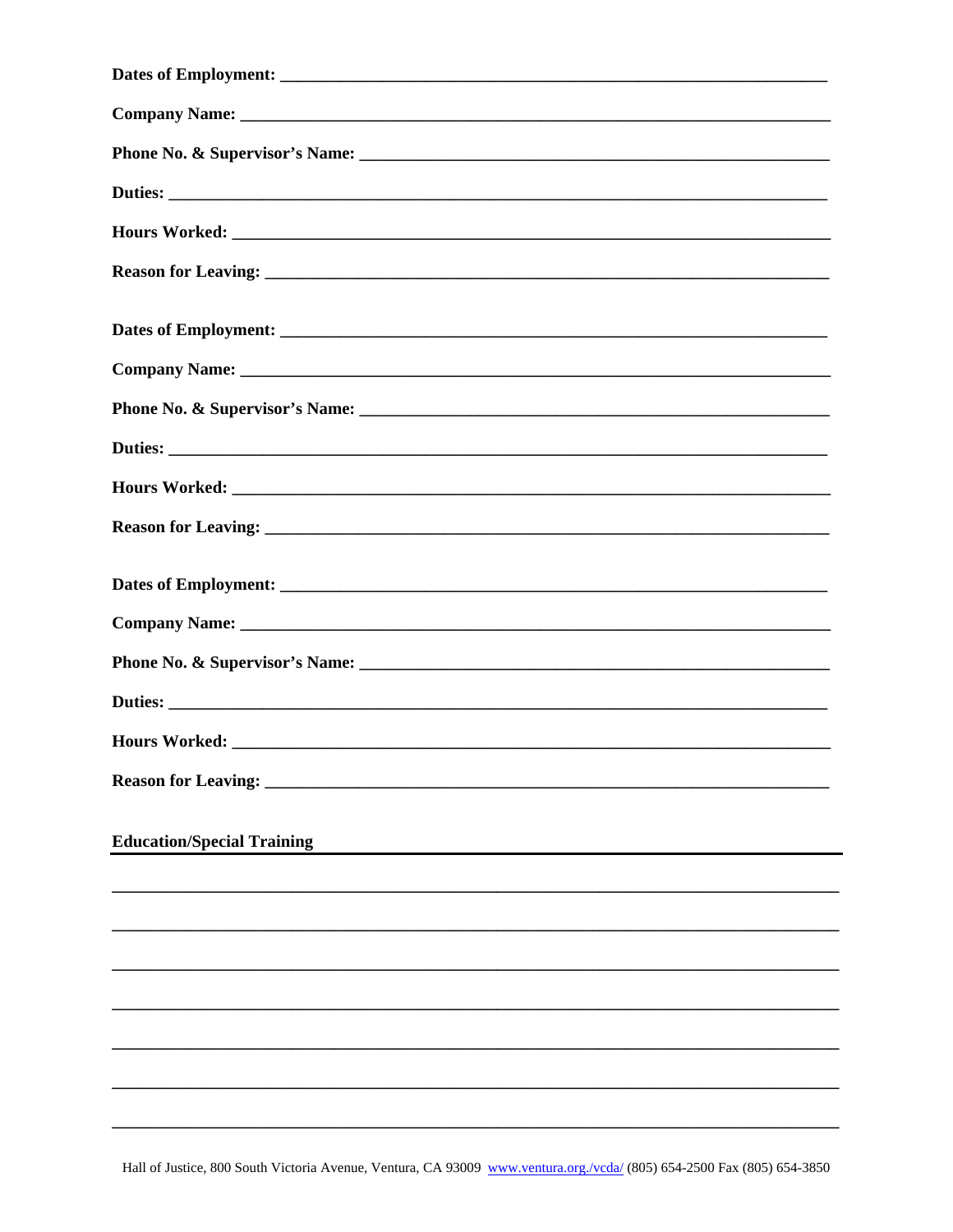|                               | Have you ever worked or volunteered in the District Attorney's Office? $\Box$ Yes $\Box$<br>N <sub>0</sub> |
|-------------------------------|------------------------------------------------------------------------------------------------------------|
|                               |                                                                                                            |
|                               |                                                                                                            |
|                               |                                                                                                            |
|                               |                                                                                                            |
|                               |                                                                                                            |
|                               | Do you have a family member who is currently, or in the past, an employee of the District                  |
| Attorney's Office? ■ Yes ■ No |                                                                                                            |
|                               |                                                                                                            |
|                               |                                                                                                            |
|                               |                                                                                                            |
|                               | Languages spoken other than English:                                                                       |
|                               |                                                                                                            |

| ı.               | Fluently $\Box$ | <b>Passably</b> |
|------------------|-----------------|-----------------|
| $\overline{2}$ . | Fluently $\Box$ | <b>Passably</b> |

#### **Volunteer Commitment:**

**We require a commitment of at least 8 hours a week for one year.**

**Please provide us with your estimated time commitment to the office during your** 

**assignment as a volunteer:** 

- **8-16 hours per week**
- 
- 
- 
- **17-24 hours per week**

 **More than 24 hours per week**